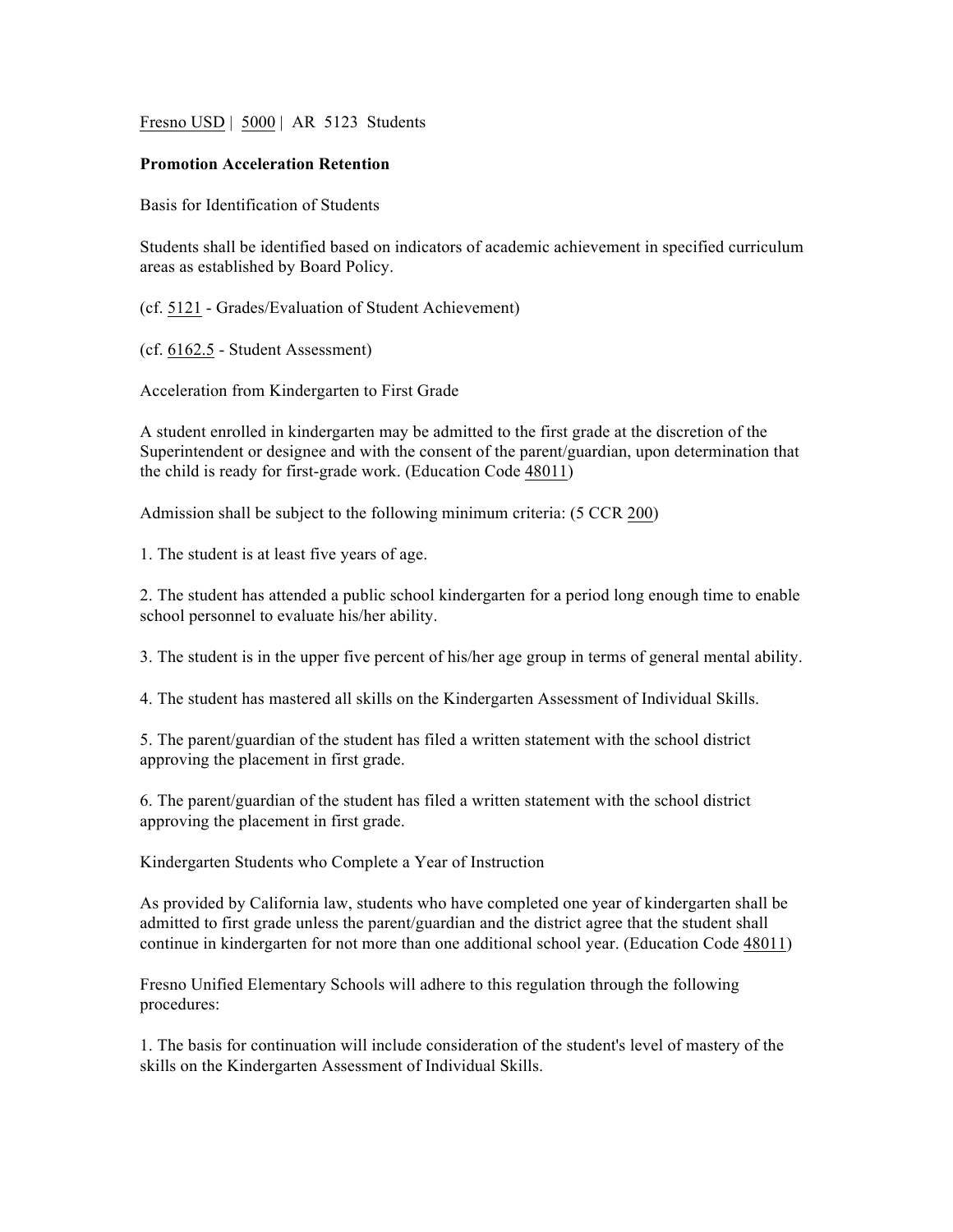2. Continuation of a kindergarten student for another year will occur only as the result of ongoing communication with the parent/guardian of the student.

3. Whenever a student continues in kindergarten for an additional year, the Superintendent of designee shall secure an agreement, signed by the parent/guardian, stating that the student shall continue in kindergarten for not more than one additional school year. (Education Code 46300)

4. An Individual Student Learning Plan (ISLP) will be maintained for any kindergarten student that has been retained. The plan will specifically identify; needs of the student, strategies for addressing the needs, a process for monitoring student progress, and the parents responsibilities in assisting the student.

5. The parent/guardian of a retained kindergarten student will be required to conference with the teacher and other appropriate school personnel, a minimum of three times per year to review the ISLP.

Retention at Other Grade Levels

The Superintendent or designee shall identify students who should be retained or who are at risk of being retained at the following grade levels: (Education Code 48070.5)

- 1. Between grades 2 and 3
- 2. Between grades 3 and 4
- 3. Between grades 4 and 5
- 4. Between grades 6 and 7
- 5. Between grades 7 and 8

In addition, students in first grade, fifth grade, and seventh grade who are not meeting district standards will also be considered under this section.

Students shall be identified on the basis of either statewide assessment results or grades and other indicators of academic achievement, as established by Board policy.

Retention criteria will be considered in three categories:

- 1. Students who are below grade level proficiency.
- 2. Students who are at risk of retention.
- 3. Students who will be retained (candidates for retention.)

Initial identification of students and notification of parents will take place after the first quarter or as soon as data for three of the four criteria used for identification is available. Initial identification of kindergarten students and notification of parents/guardians will take place no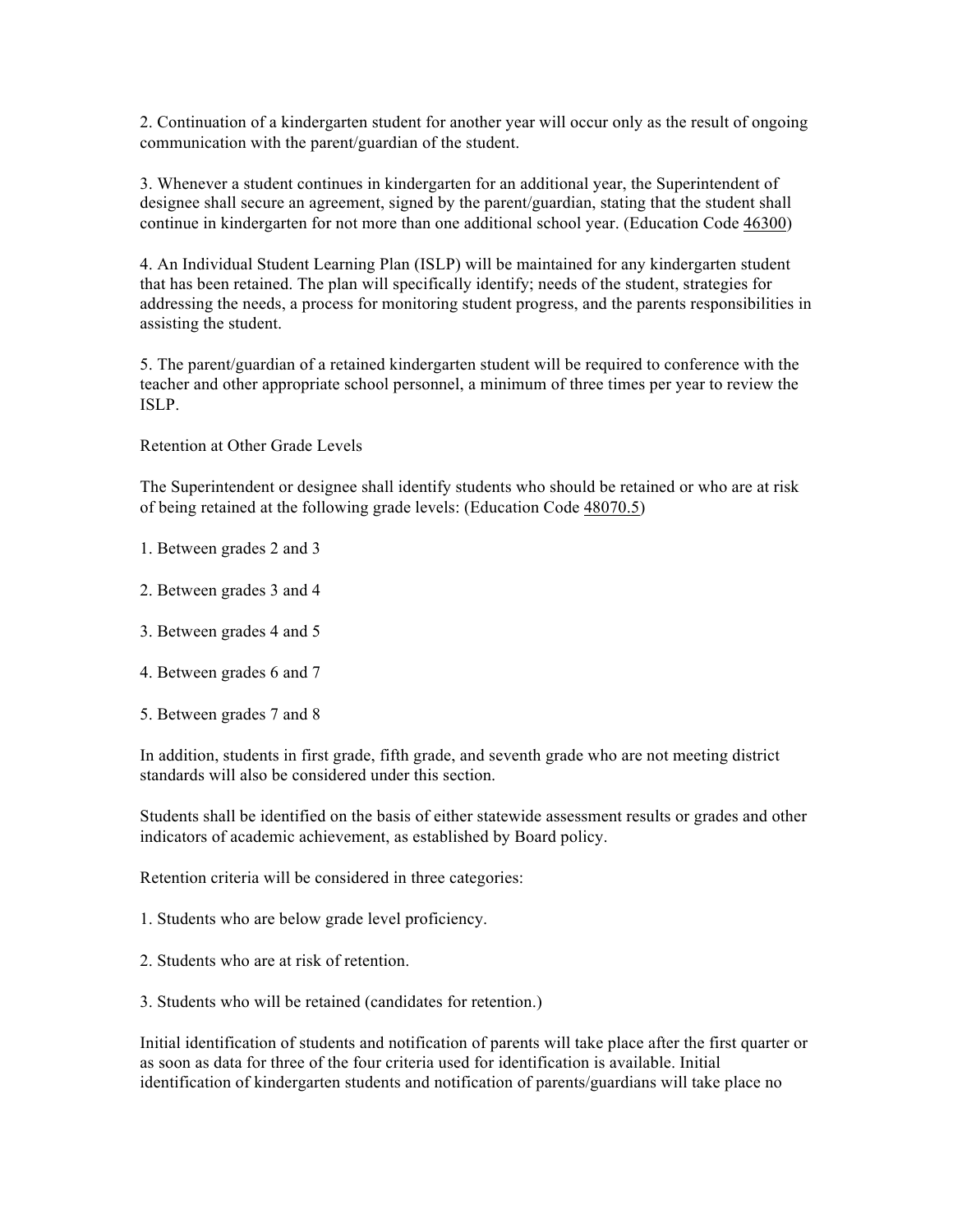later than the end of the third quarter. Final identification and notification will take place during, or prior to, the distribution of fourth quarter deficiency notices.

Students enrolled in a Structured English Immersion or Mainstream program will be identified based on their level of mastery of the standards in English, unless the students are receiving language arts instruction in Spanish. Students enrolled in Bilingual or other alternative programs will be identified based on their level of mastery of the standards in the student' language of greatest strength or the language of instruction, which ever is higher.

If English Learners have been enrolled for a least one academic year in an appropriate instructional program, in accordance with the district's Master Plan for Limited English Proficient Students, and have not made expected progress in the development of English skills and other content area skills, they may be considered for retention. They should be provided with supplemental instruction as a key intervention to ensure that they will eventually gain grade-level proficiency and beyond.

Students with disabilities instructed in diploma bound programs are expected to meet the same criteria as all students and are candidates for retention unless otherwise indicated in the student's Individualized Education Program IEP). In the case of students, whose disability prevents them from achieving a minimum level of proficiency on district-designated test in reading, English language arts, and mathematics, and writing sample, these criteria will not be applicable. Special Day students receiving services, that are specifically designed to assist the student, shall be expected to make progress in the core curriculum by meeting measurable annual IEP goals, with stated measurement methods for each benchmark objective. Students who are enrolled in programs that are not diploma bound will meet general promotion standards including good attendance, acceptable levels of engagement and appropriate progress in their goals and objectives and be exempt from retention criteria established by this regulation. These special education students shall be expected to make progress in the core curriculum by meeting measurable annual IEP goals, with stated measurement methods for each benchmark objective. Any special education student who is recommended for retention must have an IEP meeting prior to the final decision to retain. In the case of students, who are in the referral or assessment process, the teacher in consultation with the site administrator and student study team should make the promotion/retention decision.

Students between grades 2 and 3 and grades 3 and 4 shall be identified:

- 1. On grade level.
- 2. Below grade level proficiency.
- 3. At risk of retention.

4. Those who will be retained, primarily on the basis of their level of proficiency in reading.

Proficiency in reading, English language arts and mathematics shall be the basis for identifying students between grades 4 and 5, between intermediate and middle school grades, and between middle school grades and high school grades. (Education Code48070.5)

Retention Guide for Identification of Students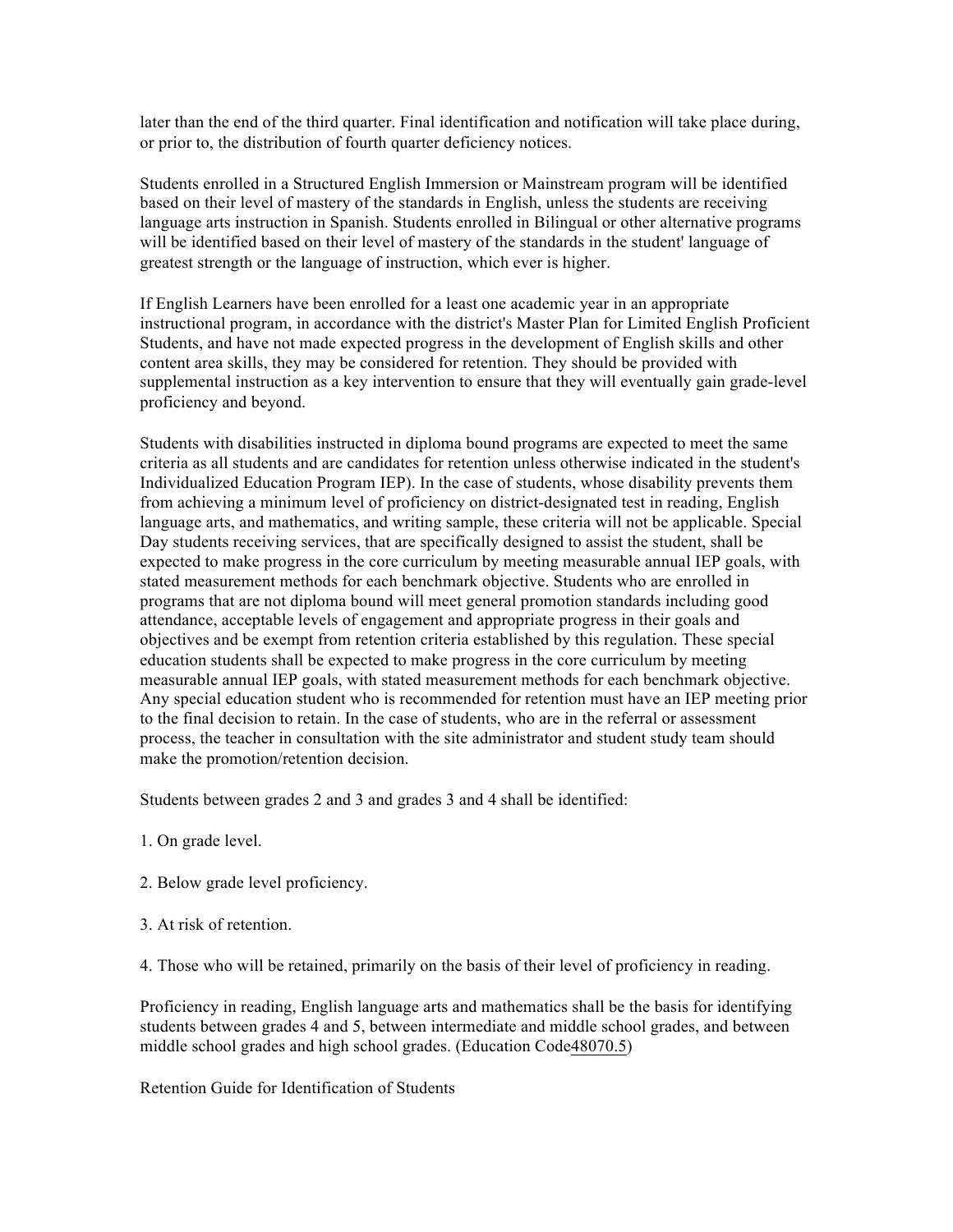1st grade to 2nd grade

Students are below grade level proficiency when meeting one of the four criteria below:

1. A sum of marks below 5 from the Reading portion of the most recent report card. This is considered the minimum level of proficiency.

2. A score below minimum level on the district-designated test in reading.

3. A score below minimum on district approved classroom assessments.

4. Less than 90 percent attendance.

Students are at risk of retention when meeting two of the four criteria below:

1. A sum of marks below 5 from the Reading portion of the most recent report card. This is considered the minimum level of proficiency.

2. A score below minimum level on the district-designated test in reading.

3. A score below minimum on district approved classroom assessments.

4. Less than 90 percent attendance.

Students are candidates for retention when meeting three of the four criteria below:

1. A sum of marks below 5 from the Reading portion of the most recent report card. This is considered the minimum level of proficiency.

2. A score below minimum level on the district-designated test in reading

3. A score below minimum on district approval classroom assessments.

3. Less than 90 percent attendance.

2nd grade to 3rd grade

Students are below grade level proficiency when meeting one of the four criteria below:

1. A "D" or "F" on the most recent student report card in Reading or "N" in effort during the first semester.

2. A score below minimum level on the district-designated test in reading.

3. A score below minimum on district approved classroom assessments.

4. Less than 90 percent attendance.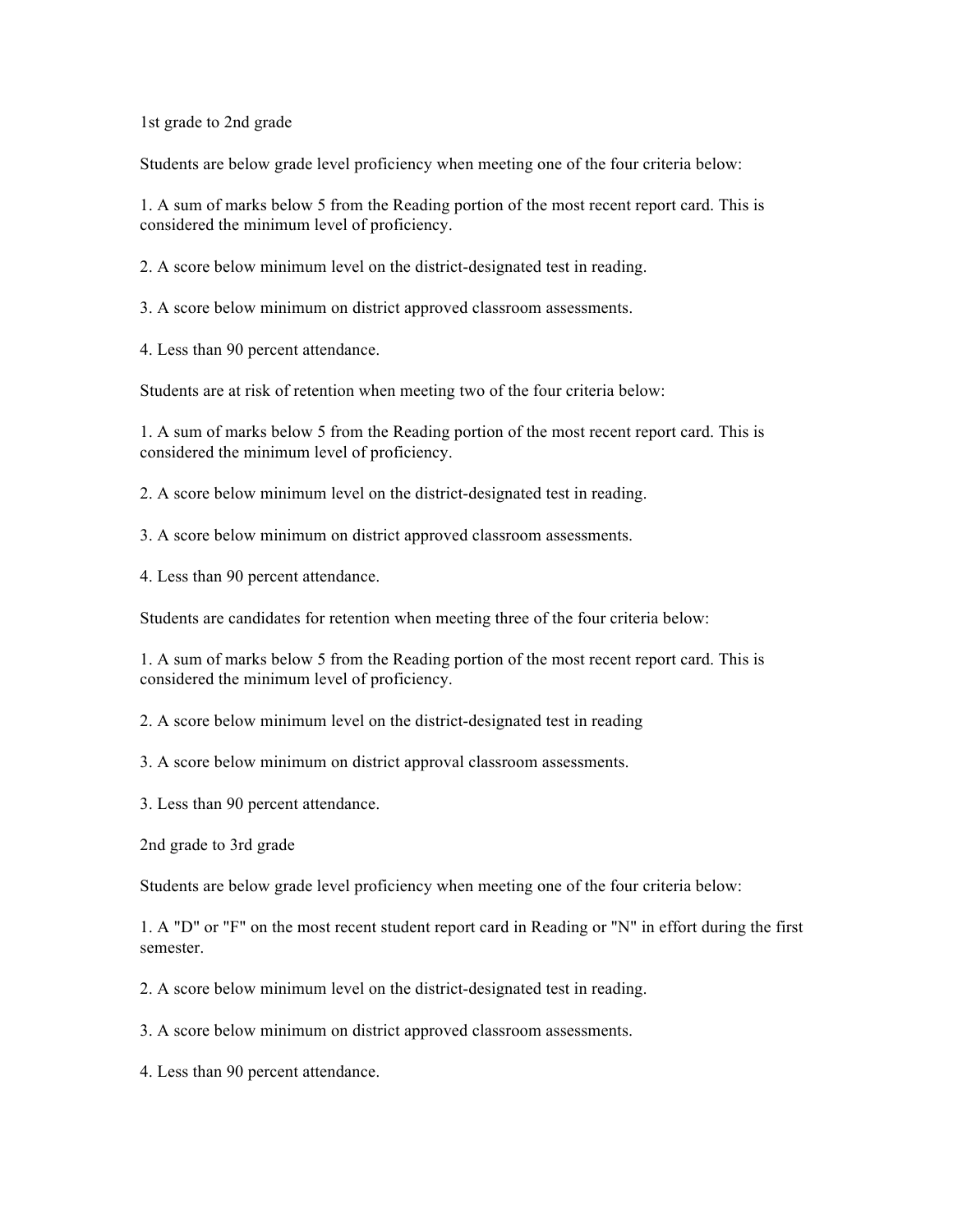Students are at risk of retention when meeting two of the four criteria below.

1. A "D" or "F" on the most recent student report card in Reading or "N" in effort during the first semester.

2. A score below minimum level on the district-designated test in reading.

3. A score below minimum on district approved classroom assessments.

4. Less than 90 percent attendance.

Students are candidates for retention when meeting three of the four criteria below:

1. A "D" or "F" on the most recent student report card in Reading or "N" in effort during the first semester..

2. A score below minimum level on the district-designated test in reading.

3. A score below minimum on district approved classroom assessments.

4. Less than 90 percent attendance.

3rd grade to 4th grade

Students are below grade level proficiency when meeting one of the four criteria below:

1. A "D" or "F" on the most recent student report card in Reading.

2. A score below minimum level on the district-designated test in reading.

3. A score below minimum on district approved classroom assessments.

4. Less than 90 percent attendance.

Students are at risk of retention when meeting two of the four criteria below:

1. A "D" or "F" on the most recent student report card in Reading.

2. A score below minimum level on the district-designated test in reading.

3. A score below minimum on district approved classroom assessments.

4. Less than 90 percent attendance.

Students are candidate for retention when meeting three of the four criteria below:

1. A "D" or "F" on the most recent student report card in Reading.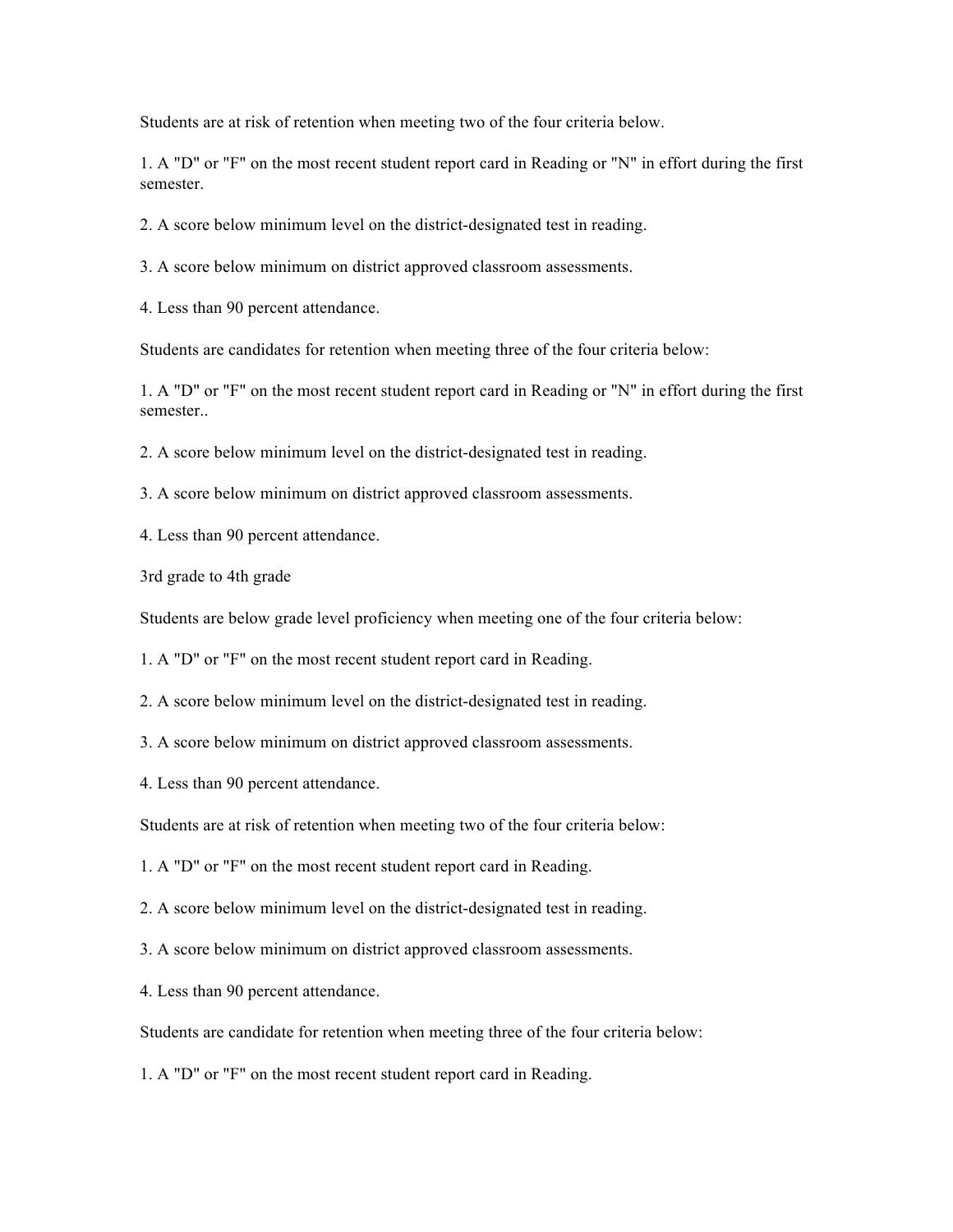2. A score below minimum level on the district-designated test in reading.

3. A score below minimum on district approved classroom assessments.

4. Less than 90 percent attendance.

4th to 5th, 5th to 6th and 6th to 7th

Students are below grade level proficiency meeting one of the five criteria below.

1. A "D" or "F" on the most recent student report card in both Reading and Math.

2. A score below minimum level on the district-designated test in reading, English language arts, and mathematics.

3. A score below minimum on district approved classroom assessments.

4. A rubric score below 3 on a writing sample

5. Less than 90 percent attendance.

Students are at risk of retention when meeting two of the five criteria below:

1. A "D" or "F" on the most recent student report card in both Reading and Math.

2. A score below minimum level on the district-designated test in reading, English language arts, and mathematics.

3. A score below minimum on district approved classroom assessments.

4. A rubric score below 3 on a writing sample

5. Less than 90 percent attendance.

Students are candidates for retention when meeting three of the five criteria below:

1. A "D" or "F" on the most recent student report card in both Reading and Math.

2. A score below minimum level on the district-designated test in reading, English language arts, and mathematics.

3. A score below minimum on district approved classroom assessments.

4. A rubric score below 3 on a writing sample

5. Less than 90 percent attendance.

7th to 8th and 8th to 9th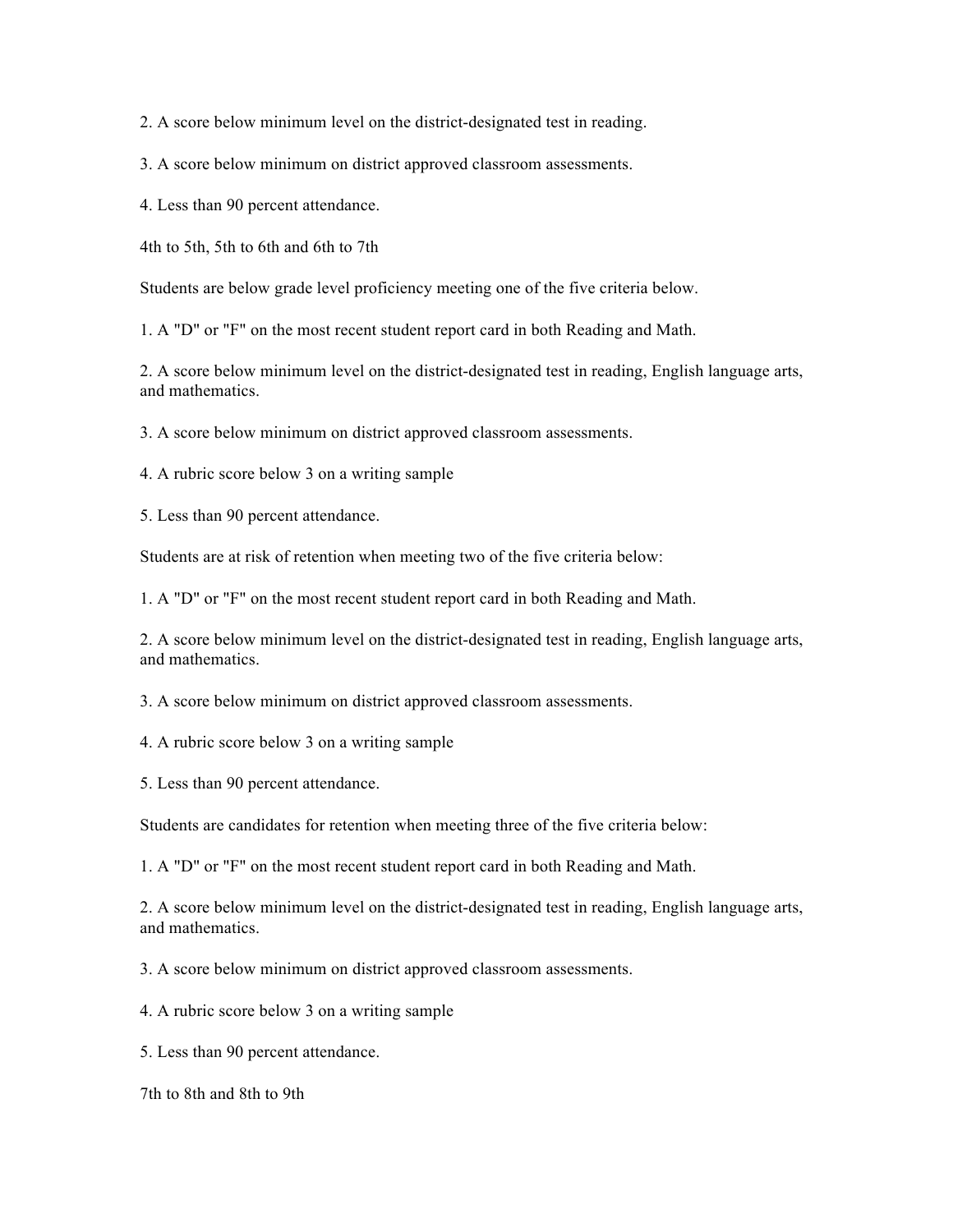Students are below grade level proficiency meeting two of the five criteria below.

1. A score below minimum level on the district-designated test in reading, English language arts, and mathematics.

2. A rubric score below minimum proficiency on the district writing sample.

3. Two or more failing grades on the report card.

4. Less than 90 percent attendance.

5. A GPA of 2.0 or below.

Students are at risk of retention when meeting three of the five criteria below.

1. A score below minimum level on the district-designated test in reading, English language arts, and mathematics.

2. A rubric score below minimum proficiency on the district writing sample.

3. Two or more failing grades on the report card.

4. Less than 90 percent attendance.

5. A GPA of 2.0 or below.

Students are candidates for retention when meeting four of the five criteria below.

1. A score below minimum level on the district-designated test in reading, English language arts, and mathematics.

2. A rubric score below minimum proficiency on the district writing sample.

3. Two or more failing grades on the report card in reading, English language arts, and mathematics.

4. Less than 90 percent attendance.

5. A GPA of 1.0 or below.

Seventh grade students who are identified will be offered intervention and will not be retained.

Where necessary, a four-step process may be followed to establish other retention criteria. The teacher shall provide evidence showing why the student should be identified as a candidate for retention. The parent/guardian shall examine the evidence and provide input. A student study team shall compare the evidence to other indicators of achievement, and the principal shall also review the evidence. If consensus is reached that the evidence should be the criteria for identifying the student, the student may be determined to be a candidate for retention.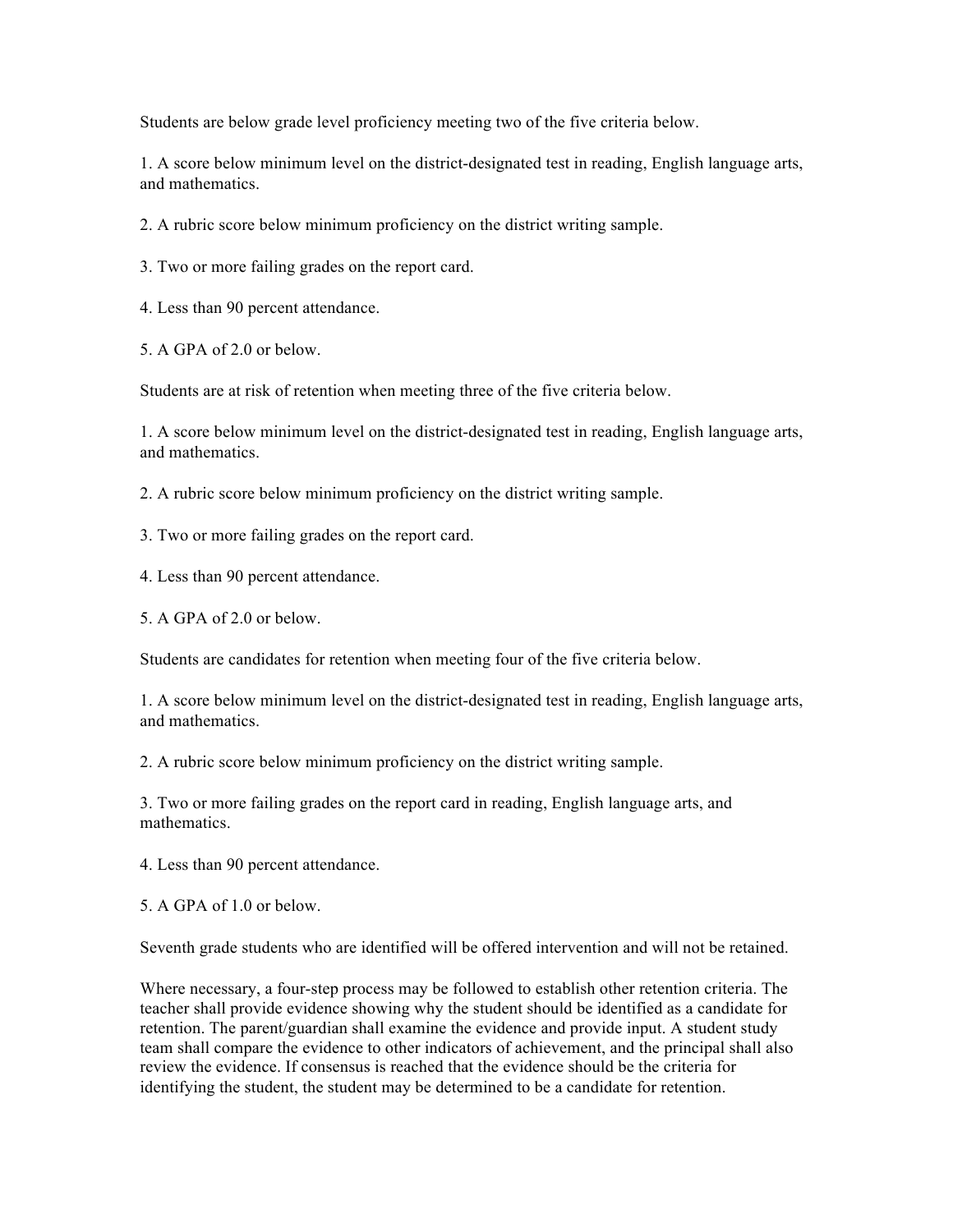Whenever retention at other grade levels is considered the following will be adhered to:

1. Retention of a student will occur only as the result of ongoing communication with the parent/guardian of the student.

2. Whenever a student is retained, the Superintendent or designee shall secure an agreement, signed by the parent/guardian, stating that the student shall continue in the grade for not more than one additional year.

3. An Individual Student Learning Plan (ISLP) will be maintained for any student that has been retained in kindergarten through sixth grade. An Individual Learning Plan (ILP) will be maintained for any student that has been retained in eighth grade. The plan will specifically identify; needs of the student, strategies for addressing the needs, a process for monitoring student progress, and the parents responsibilities in assisting the student.

4. The parent/guardian of a retained student will be required to conference with the teacher and other appropriate school personnel, a minimum of three times per year to review the ISLP/ILP.

5. No student should be retained more than once during the primary grades and once during the intermediate grades, and/or once during the middle school grades.

(cf. 6142.91 - Reading/Language Arts Instruction)

(cf. 6142.92 - Mathematics Instruction)

Process for Retention of Students

A site Student Assessment Team that includes the principal, teacher, and other appropriate staff will review all student data carefully before making a recommendation to retain. If a student is identified as performing below the minimum standard for promotion, the student shall be retained in his/her current grade level unless the student's regular classroom teacher determines in writing, that retention is not the appropriate intervention for the student's academic deficiencies. This determination shall specify the reasons that retention is not appropriate for the student and shall include recommendations for intervention other than retention that, in the opinion of the teacher, are necessary to assist the student in attaining acceptable levels of academic achievement. (Education Code 48070.5)

If the teacher's recommendation to promote is contingent on the student's participation in a summer school or interim session remediation program, the student's academic performance shall be reassessed at the end of the remediation program, and the decision to retain or promote the student shall be reevaluated at that time.

The teacher's evaluation shall be provided to and discussed with the student's parents/guardians, and the principal before any final determination of retention or promotion. (Education Code 48070.5)

If the student does not have a single regular classroom teacher, the principal or designee shall specify the teacher(s) responsible for the decision to promote or retain the student. (Education Code 48070.5)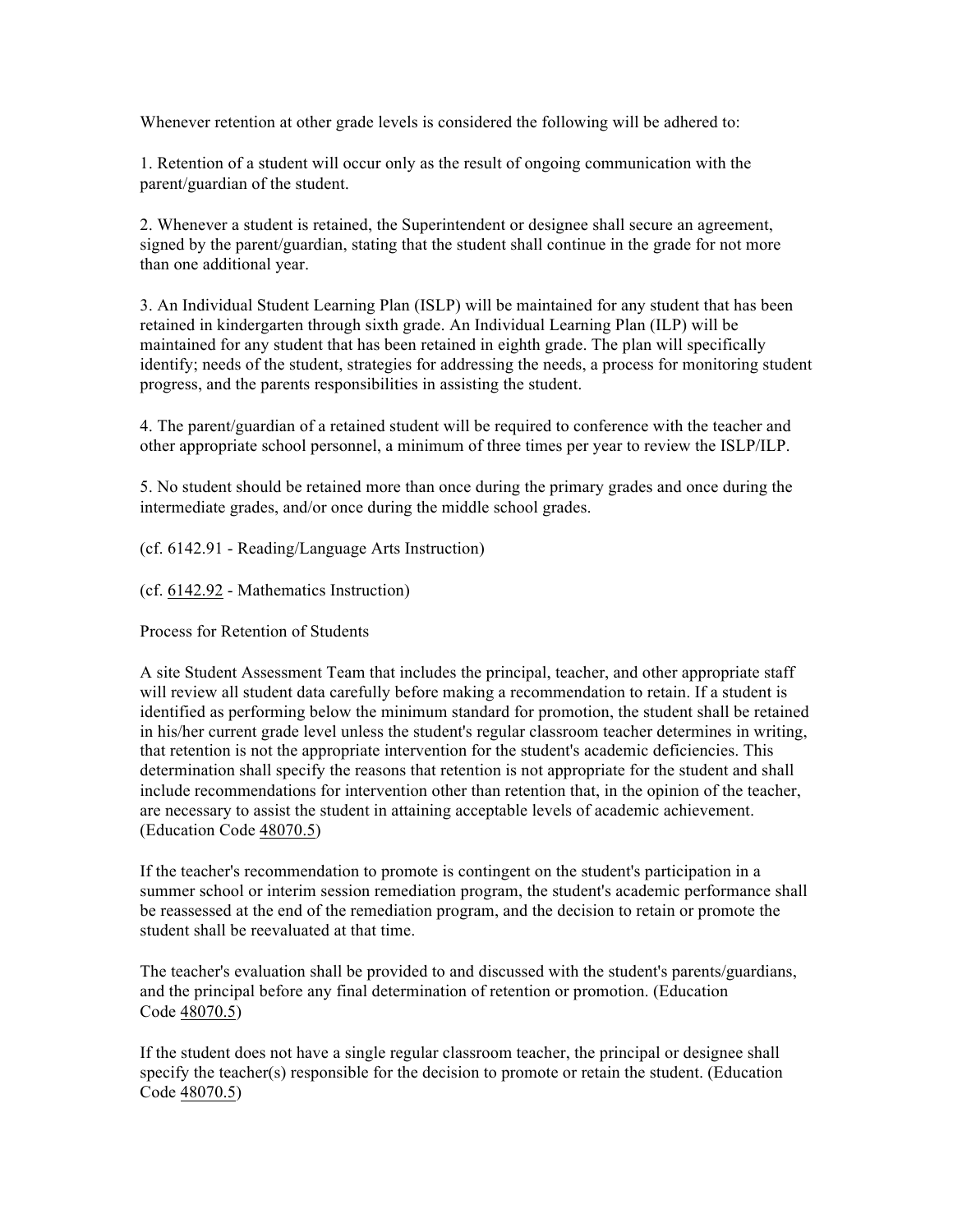When a student is identified as being at risk of retention, the Superintendent or designee shall so notify the student's parents/ guardians as early in the school year as practicable. The student's parent/guardian shall be provided an opportunity to consult with the teacher(s) responsible for the decision to promote or retain the student. (Education Code 48070.5)

The Superintendent or designee shall also provide a copy of the district's promotion/retention policy and administrative regulations to those parents/guardians who have been notified that his/her child is at risk of retention.

The teacher's decision to promote or retain a student may be appealed consistent with Governing Board policy, administrative regulation and law.

The burden shall be on the appealing part to show why the teacher's decision should be over ruled. (Education Code 48070.5)

During the appeal process the student will remain in the retained grade level.

To appeal a teacher's decision, the appealing party shall submit a written request to the Superintendent or designee specifying the reasons why the teacher's decision should be overruled. The appeal must be initiated within 10 school days of the determination of retention or promotion. The teacher shall be provided an opportunity to state orally and/or in writing, the criteria on which his/her decision was based.

Within 30 school days of receiving the request, the Superintendent or designee shall determine whether or not to overrule the teacher's decision. Prior to making this determination, the Superintendent or designee may meet with the appealing party and the teacher. If the Superintendent or designee determines that the appealing party has overwhelmingly proven that the teacher's decision should be overruled, he/she shall overrule the teacher's decision.

The decision of the Superintendent or designee shall be final.

(cf. 9321 - Closed Purposes and Agendas)

(cf. 9321.1 - Closed Session Actions and Reports)

If the decision of the Superintendent or designee is unfavorable to the appealing party, he/she shall have the right to submit a written statement of objections which shall become part of the student's record.

(cf. 1312 - Complaints Against the School)

(cf. 5125 - Student Records)

(cf. 5125.3 - Challenging Student Records)

With the parent/guardian's consent, the Superintendent or designee may require a student in grades 2 through 9 who has been retained at grade level to participate in a program of direct, systematic and intensive supplemental instruction that meets the requirements of Education Code 37252.5. Such programs shall be offered during the summer, after school, on Saturdays, and/or